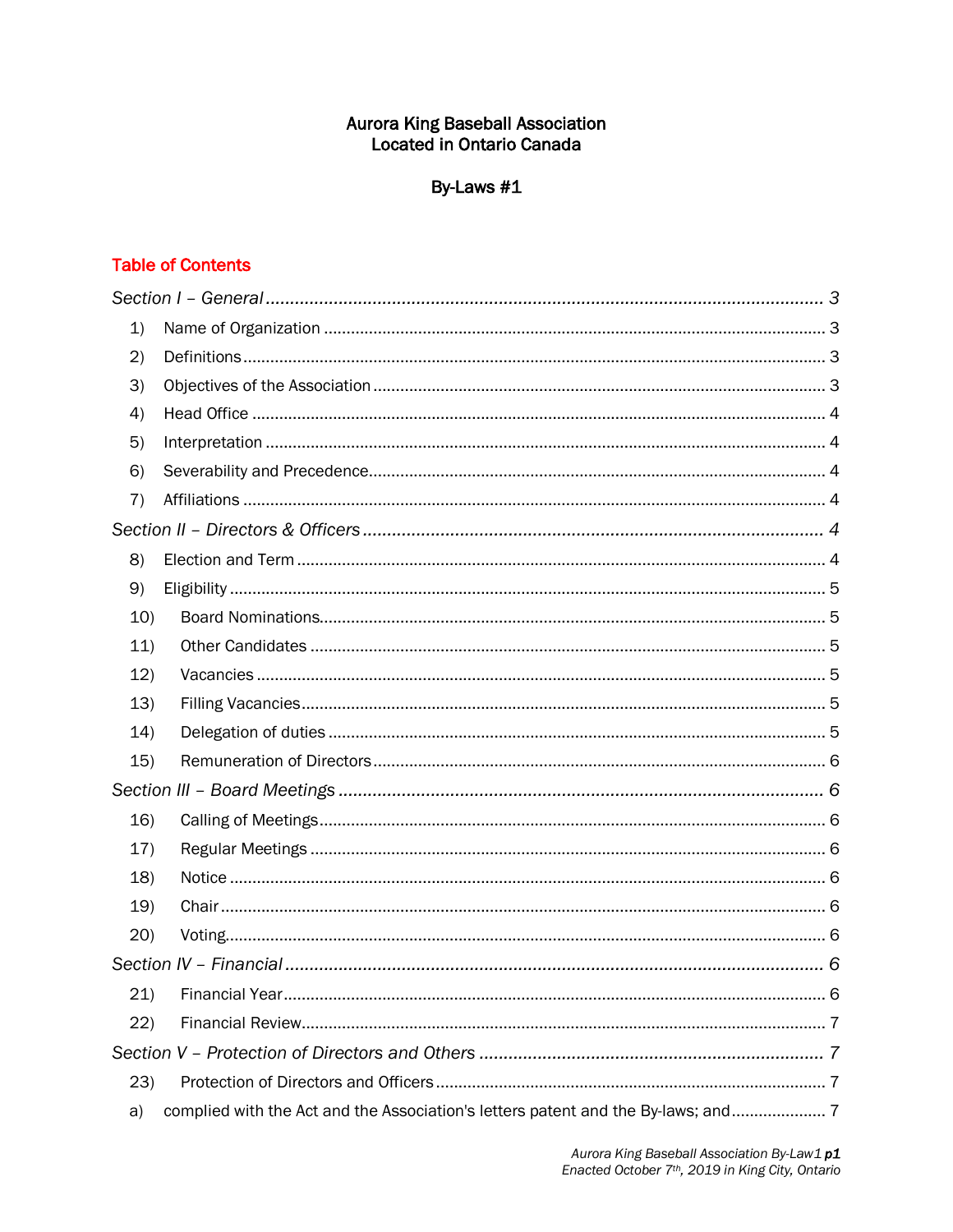| b)   | exercised their powers and discharged their duties in accordance with the Act |  |  |
|------|-------------------------------------------------------------------------------|--|--|
| (24) |                                                                               |  |  |
| 25)  |                                                                               |  |  |
|      |                                                                               |  |  |
| 26)  |                                                                               |  |  |
|      |                                                                               |  |  |
| (27) |                                                                               |  |  |
| (28) |                                                                               |  |  |
| 29)  |                                                                               |  |  |
| 30)  |                                                                               |  |  |
|      |                                                                               |  |  |
| 31)  |                                                                               |  |  |
| 32)  |                                                                               |  |  |
| 33)  |                                                                               |  |  |
| 34)  |                                                                               |  |  |
| 35)  |                                                                               |  |  |
| 36)  |                                                                               |  |  |
| 37)  |                                                                               |  |  |
| 38)  |                                                                               |  |  |
|      |                                                                               |  |  |
| 39)  |                                                                               |  |  |
| 40)  |                                                                               |  |  |
| 41)  |                                                                               |  |  |
|      |                                                                               |  |  |
| 42)  |                                                                               |  |  |
|      |                                                                               |  |  |
| 43)  |                                                                               |  |  |
|      |                                                                               |  |  |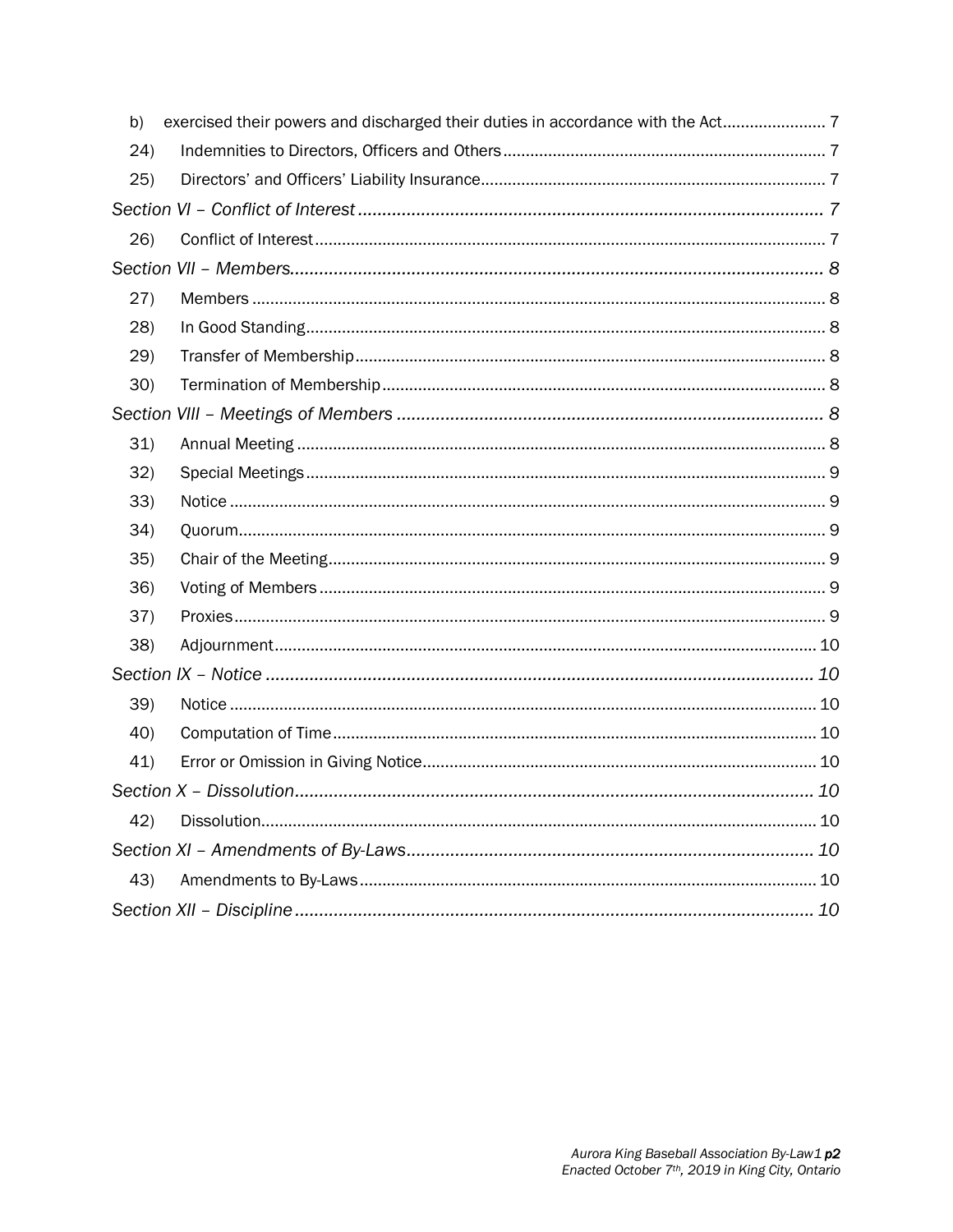# Section I – General

*1) Name of Organization*

The Association shall be called the Aurora King Baseball Association, herein called AKBA. AKBA can also conduct its operations as "Aurora King Baseball".

# *2) Definitions*

In this By-law #1, unless the context otherwise requires:

- a) Act means the Corporations Act (Ontario) and any act that may be substituted therefor (including the Not-for-Profit Corporations Act (Ontario)) and, where the context requires, includes the regulations made thereunder, as the Act or the regulations are passed, made, amended, replaced or re-enacted from time to time;
- b) Annual Meeting means the annual meeting of Members;
- c) Articles means the letters patent incorporating the Association dated February  $3^{rd}$ , 2015 as from time to time amended and supplemented by supplementary letters patent or articles of amendment;
- d) Association Aurora King Baseball Association;
- e) Board the Board of Directors of the Association;
- f) By-laws this By-law #1 (including the schedules to this By-law #1) and all other by-laws of the Association as amended and which are, from time to time, in force;
- g) Day calendar days;
- h) Director an individual occupying the position of director on the Board;
- i) Director Members all individuals who are Directors;
- j) Majority vote fifty percent (50%) plus one (1) of all of the votes cast on that resolution:
- k) Members Director Members and Registered Participants defined herein By-law 30
- l) Members' Meeting includes Annual Meetings and Special Members' Meetings;
- m) President the President of the Association;
- n) Registered Participants those individuals registered for a program or team with the Association.
- o) Special Members' Meetings means any Members' Meeting other than the Annual Meeting;

### *3) Objectives of the Association*

- a) To promote the sport of baseball at all levels in the Town of Aurora and the Township of King.
- b) To implement the mission and vision and be guided by its values as described in the Associations Strategic Plan, as amended from time to time by the Board of Directors.
- c) To represent the Town of Aurora and the Township of King at the regional level (York Region Baseball Association) and the Provincial level (Baseball Ontario) and to provide advice on behalf of the Association and its participants into the policies and governance of those governing bodies.
- d) To be guided by the Canadian Sport Policy (2012) and its successor policy in order to achieve growth and enhance the experience for all involved at all levels of baseball.
- e) To interact with other local baseball/softball Associations, for the betterment of the sport of baseball.
- f) To enhance the quality of baseball for the youth of the Town of Aurora and the Township of King.
- g) To organize and manage the four level of team competition for registrants of the organization in the four levels of play, consisting of;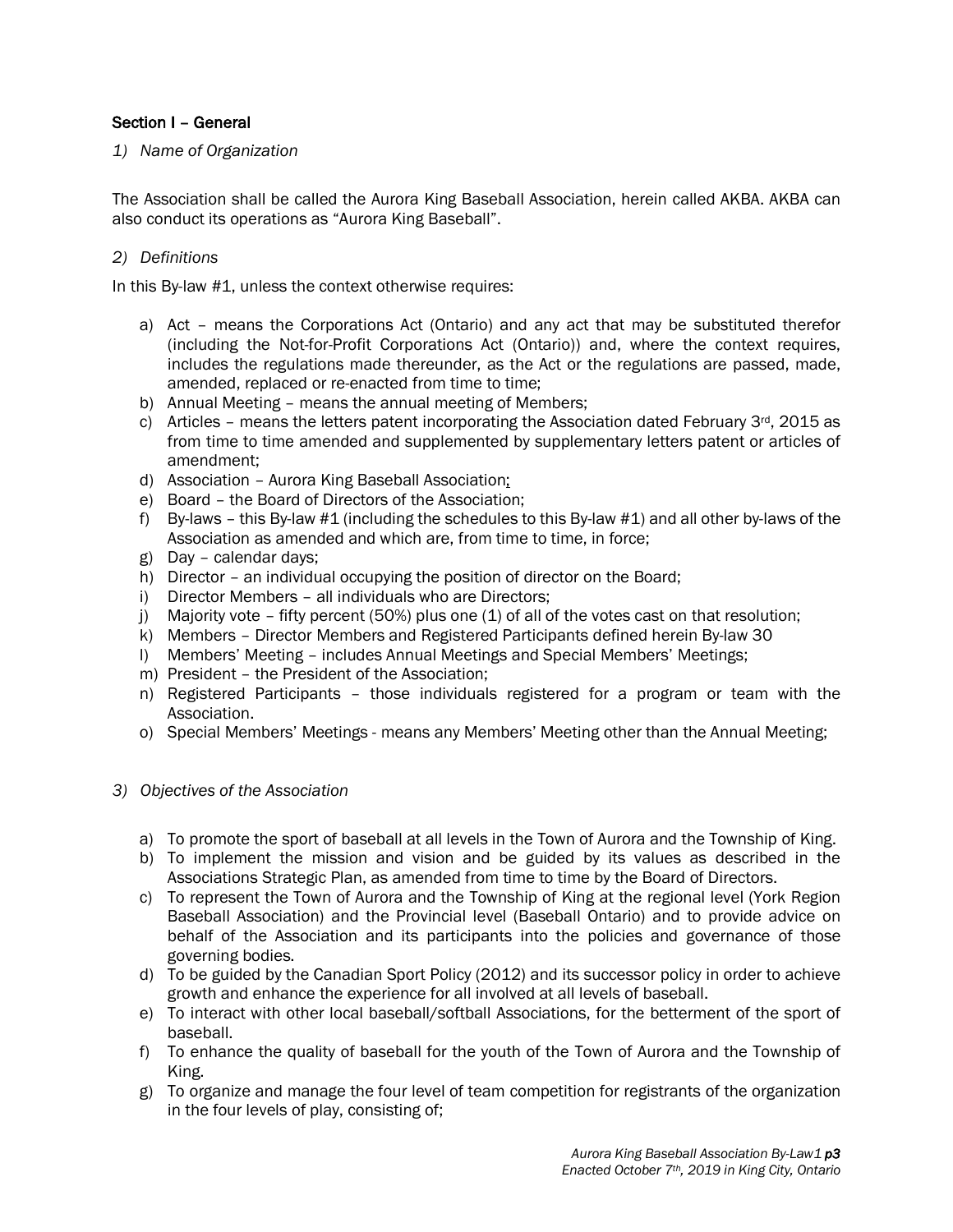- i. House League baseball
- ii. Select team baseball
- iii. Representative team baseball
- iv. Other levels as approved by the Board of the AKBA

# *4) Head Office*

The head / registered office of the Association shall be in the Province of Ontario at a location determined by the Board.

## *5) Interpretation*

Other than as specified in By-law #2, all terms contained in the By-laws that are defined in the Act shall have the meanings given to such terms in the Act. Words importing the singular includes the plural and vice versa, and words importing one gender include all genders.

### *6) Severability and Precedence*

The invalidity or unenforceability of any provision of the By-Laws shall not affect the validity or enforceability of the remaining provisions of the By-Laws. If any of the provisions contained in the By-Laws are inconsistent with those contained in the Articles or the Act, the provisions contained in the Articles or the Act, as the case may be, shall prevail.

# *7) Affiliations*

AKBA shall function as an independent organization under the auspices of Baseball Ontario and York Simcoe Baseball Association (YSBA). AKBA may become affiliated with any other baseball association or organization for the purpose of better fulfilling the mission and objectives of AKBA, as approved by the Board of Directors.

# Section II – Directors & Officers

# *8) Election and Term*

- a) The Association shall be managed by a Board of six (6) Directors elected by the Members.
- b) Each Director shall be elected for a term of two (2) years commencing on the date of the Members' Meeting at which such Director is elected until the Annual Meeting two (2) years hence or until his or her successor is elected or appointed.
- c) Notwithstanding the preceding, for the purposes of transition to a rotating board:
	- i. at the Annual Meeting in 2019, the Members shall elect six (6) directors.
	- ii. at the first  $(1^{st})$  Board meeting after the Annual Meeting in 2019, the Board shall by secret ballot conduct the following vote (the "Vote") regarding the six (6) Directors
		- a) the three (3) of the Six Directors with the greatest number of votes in the Vote shall have their term of office for two-years to the 2021 Annual Meeting.
		- b) the three (3) of the Six Directors with the least number of votes in the Vote shall have their term of office for one-year to the 2021 Annual Meeting.

Following the Vote, the ballots will be destroyed and this subsection c) of By-law 8 shall be deemed to be deleted from the By-laws.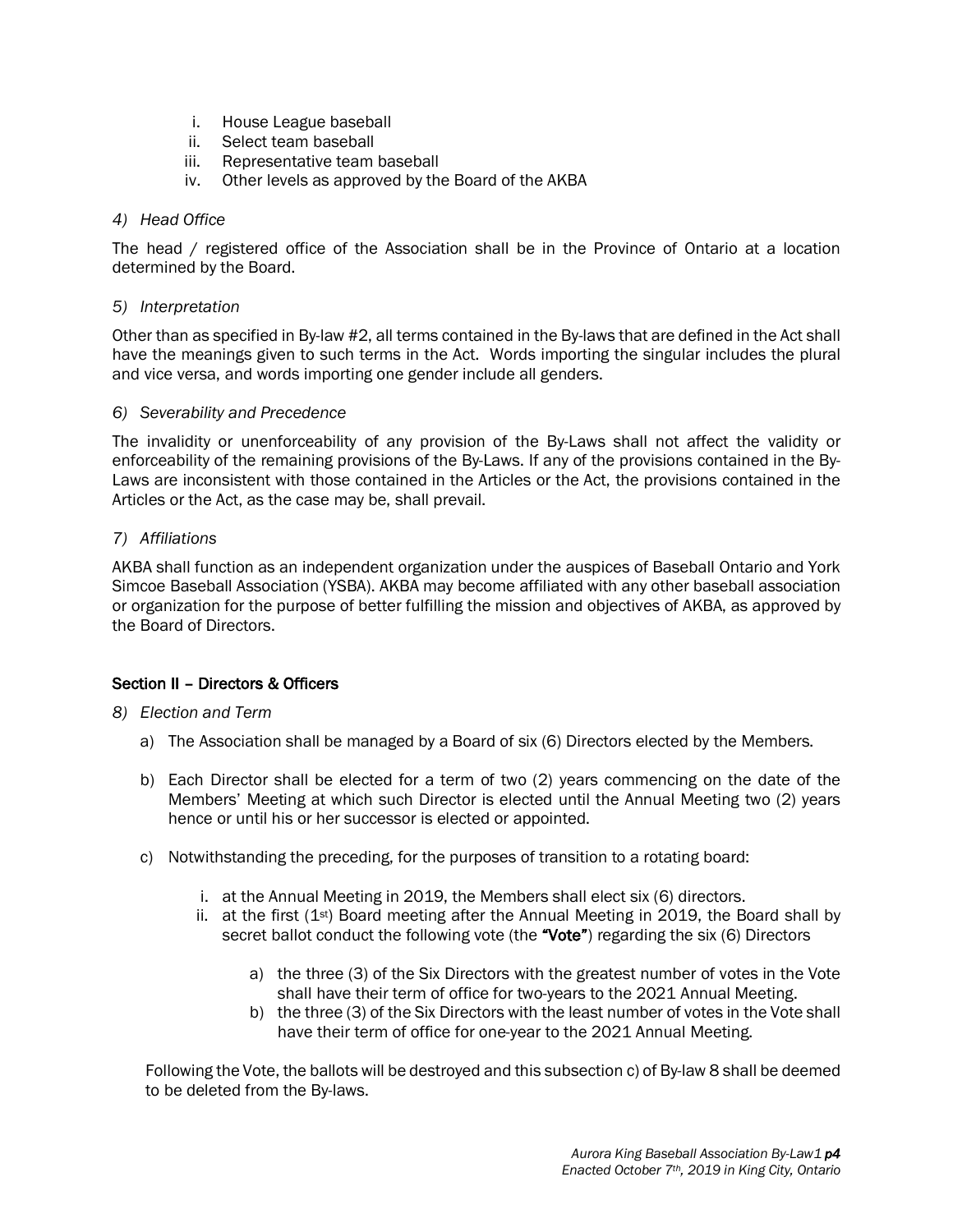# *9) Eligibility*

To be eligible for election as a Director, an individual shall;

- a) Be eighteen (18) years of age or older;
- b) Be a resident of Canada as defined in the *Income Tax Act*;
- c) Not have been found incapable of managing property under the Ontario *Substitute Decisions Act, 1992* or under the *Mental Health Act*;
- d) Not have the status of bankrupt;
- e) Consent to abide by AKBA policies and procedures; and
- f) Consent in writing to be a Director.

# *10) Board Nominations*

Fifteen (15) days before the Annual General Meeting, the Board of Directors shall present a Slate of Directors for election at that Annual General Meeting.

# *11) Other Candidates*

Other candidates interested in running for a Director position shall be required to be nominated by a Member from the floor at the AGM and seconded by a different Member. Candidates from the floor must be in good standing with the AKBA.

# *12) Vacancies*

The office of a Director shall be vacated immediately:

- a) If the Director resigns office by written notice to the President or the VP of Finance and Admin; or
- b) If the Director is no longer eligible to be a Director
- c) if, at a Members' Meeting called and held in compliance with the Act and the By-Laws, a resolution is passed by at least a majority of the votes cast by the Members removing the Director before the expiration of the Director's term of office.

# *13) Filling Vacancies*

A vacancy on the Board shall be filled as follows:

- a) As long as there is a quorum of Directors in office, any vacancy occurring in the Board may be filled for the remainder of the term by the Directors then in office;
- b) If there is not a quorum of Directors or there has been a failure to elect the minimum number of Directors set out in the Articles, the Directors in office shall, without delay, call a Special Members' Meeting to fill the vacancy and, if they fail to call such a meeting, the meeting may be called by any Member;
- c) If the vacancy occurs as a result of the Members removing a Director, the Members may fill the vacancy by a majority vote and any Director elected to fill the vacancy shall hold office for the remainder of the removed Director's term.

# *14) Delegation of duties*

At the first meeting of the Board, following the Annual General Meeting, the Board shall elect the President and the five (5) Vice President roles which include;

- a) Vice President Baseball Operations
- b) Vice President Finance & Admin
- c) Vice President House League
- d) Vice President Member Services
- e) Vice President Rep & Select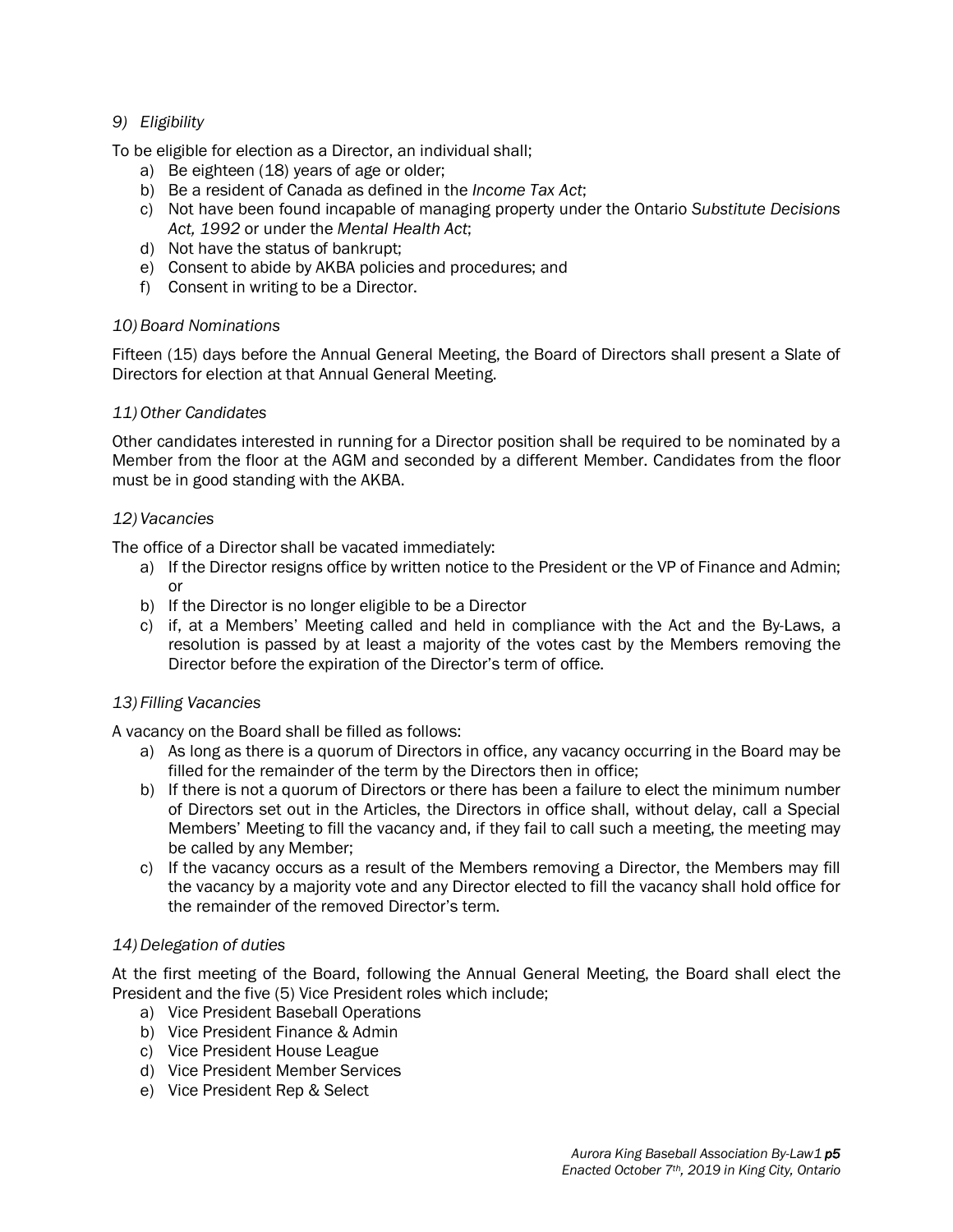In the case of absence or inability to act as the President, the Vice Presidents shall be appoint an interim President until such time the President can return to full duties.

## *15) Remuneration of Directors*

The Directors shall serve as such without remuneration and no Director shall directly or indirectly receive any profit from occupying the position of Director; provided that:

- a) Directors may be reimbursed for reasonable expenses they incur in the performance of their Directors' duties;
- b) Directors may be paid remuneration and reimbursed for expenses incurred in connection with services they provide to the Association in their capacity other than as Directors, provided that the amount of any such remuneration or reimbursement is: (i) considered reasonable by the Board; (ii) approved by the Board for payment by resolution passed before such payment is made; and (iii) in compliance with the disclosure and conflict of interest provisions of the Act.

### Section III – Board Meetings

### *16) Calling of Meetings*

Board meetings may be called by the President, or any two (2) Directors at any time and any place on notice as required by the By-Laws. Quorum for Board meetings will be a majority.

### *17) Regular Meetings*

The Board may fix the place and time of regular Board meetings and send a copy of the resolution fixing the place and time of such meetings to each Director, and no other notice shall be required for any such meetings.

### *18)Notice*

Notice of the time and place for holding a Board meeting shall be given in the manner provided in Section 10 to every Director not less than seven (7) days before the date that the meeting is to be held. Notice of a meeting is not necessary if all of the Directors are present, and none objects to holding the meeting, or if those absent have waived notice or have otherwise signified their consent to holding such a meeting. If a quorum of Directors is present, each newly elected or appointed Board may, without notice, hold its first meeting immediately following the Annual Meeting.

### *19) Chair*

The President shall preside at Board meetings. In the absence of the President, the Directors present shall choose one of their number to act as the chair.

### *20) Voting*

Each Director has one (1) vote. Questions arising at any Board meeting shall be decided by a majority of votes. In case of an equality of votes, the President shall not have a second or casting vote; if there is a tie vote, the motion is lost.

### Section IV – Financial

### *21) Financial Year*

The financial year of the Association ends on November  $30<sup>th</sup>$  in each year and may be changed by a resolution passed by the Board.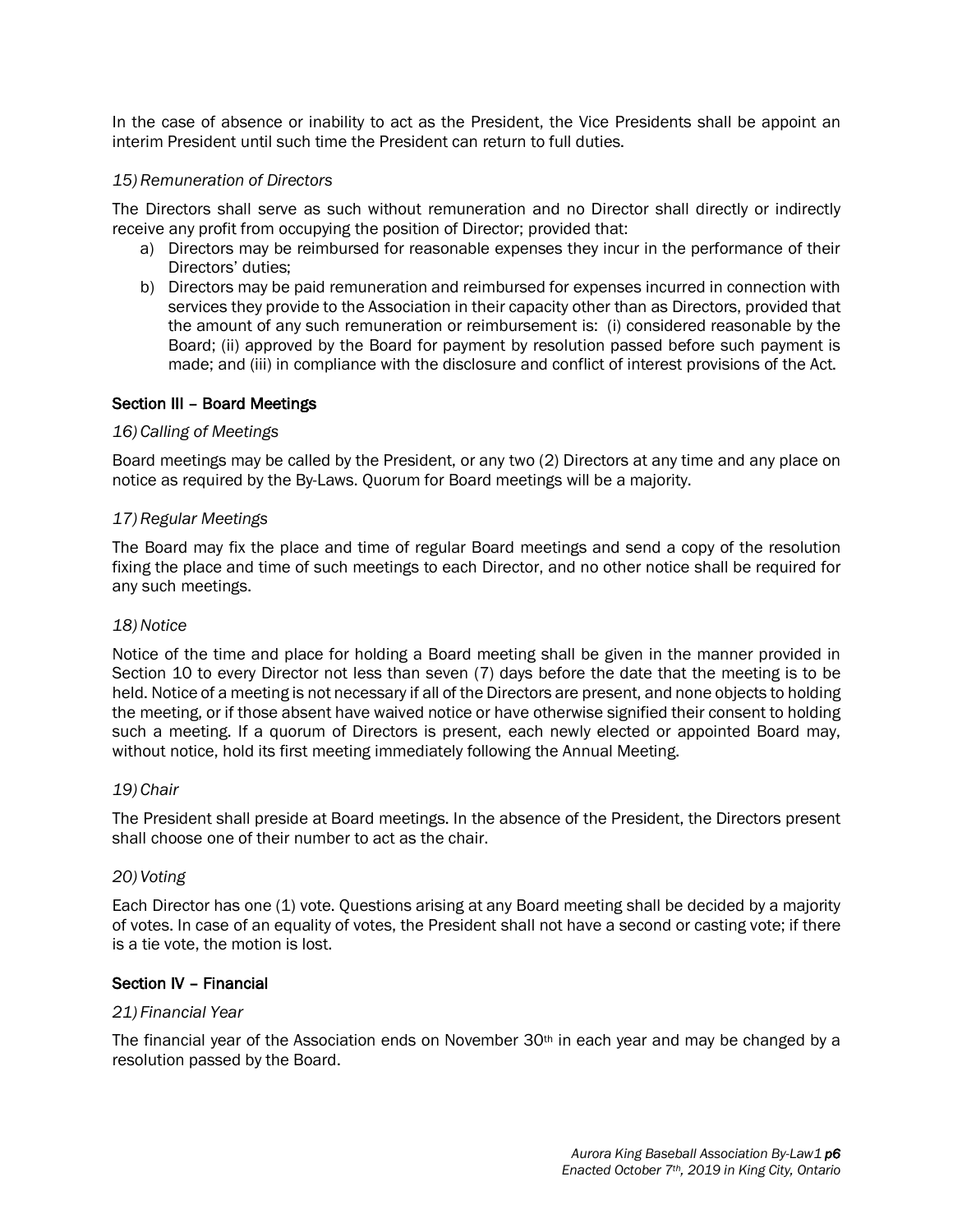# *22) Financial Review*

The Members shall at an annual meeting appoint an auditor to audit, or a person to conduct a review engagement regarding, the accounts of the Association and to hold office for a period not to exceed five (5) years, provided that the directors may fill any casual vacancy in the office of the auditor or person engaged to conduct a review engagement until the next Annual Meeting wherein an auditor or a person to conduct a review engagement will be appointed. The Board shall fix the remuneration of the auditor or the person to conduct a review engagement.

# Section V – Protection of Directors and Others

# 23) Protection of Directors and Officers

No Director, Officer or committee member of the Association is be liable for the acts, neglects or defaults of any other Director, Officer, committee member or employee of the Association or for joining in any receipt or for any loss, damage or expense happening to the Association through the insufficiency or deficiency of title to any property acquired by resolution of the Board or for or on behalf of the Association or for the insufficiency or deficiency of any security in or upon which any of the money of or belonging to the Association shall be placed out or invested or for any loss or damage arising from the bankruptcy, insolvency or tortious act of any person, firm or Association with whom or which any moneys, securities or effects shall be lodged or deposited or for any other loss, damage or misfortune whatever which may happen in the execution of the duties of his or her respective office or trust provided that they have:

- a) complied with the Act and the Association's letters patent and the By-laws; and
- b) *exercised their powers and discharged their duties in accordance with the Act*

# *24) Indemnities to Directors, Officers and Others*

Subject to the Act, every Director and Officer, and his or her heirs, executors and administrators, and estate and effects, respectively, shall, from time to time and at all times, be indemnified and saved harmless out of the funds of the Association, from and against,

- a) All costs, charges and expenses whatsoever that he, she or it sustains or incurs in or about any action, suit or proceeding that is brought, commenced or prosecuted against him, her or it, for or in respect of any act, deed, matter or thing whatsoever, made, done or permitted by him, her or it, in or about the execution of the duties of his, her or its office; and
- b) All other costs, charges and expenses that he, she or it sustains or incurs in or about or in relation to the affairs thereof, except such costs, charges or expenses as are occasioned by his, her or its own willful neglect or default.

# *25) Directors' and Officers' Liability Insurance*

The Association may purchase and maintain insurance for the Directors and Officers against any liability incurred by the Directors and Officers in their respective capacities as Directors or Officers of the Association.

# Section VI – Conflict of Interest

# *26) Conflict of Interest*

A Director who is in any way directly or indirectly interested, or could be perceived as interested, in a contract or transaction, or proposed contract or transaction, with the Association shall make the disclosure contemplated by the Act. Except as provided by the Act, no Director shall attend any part of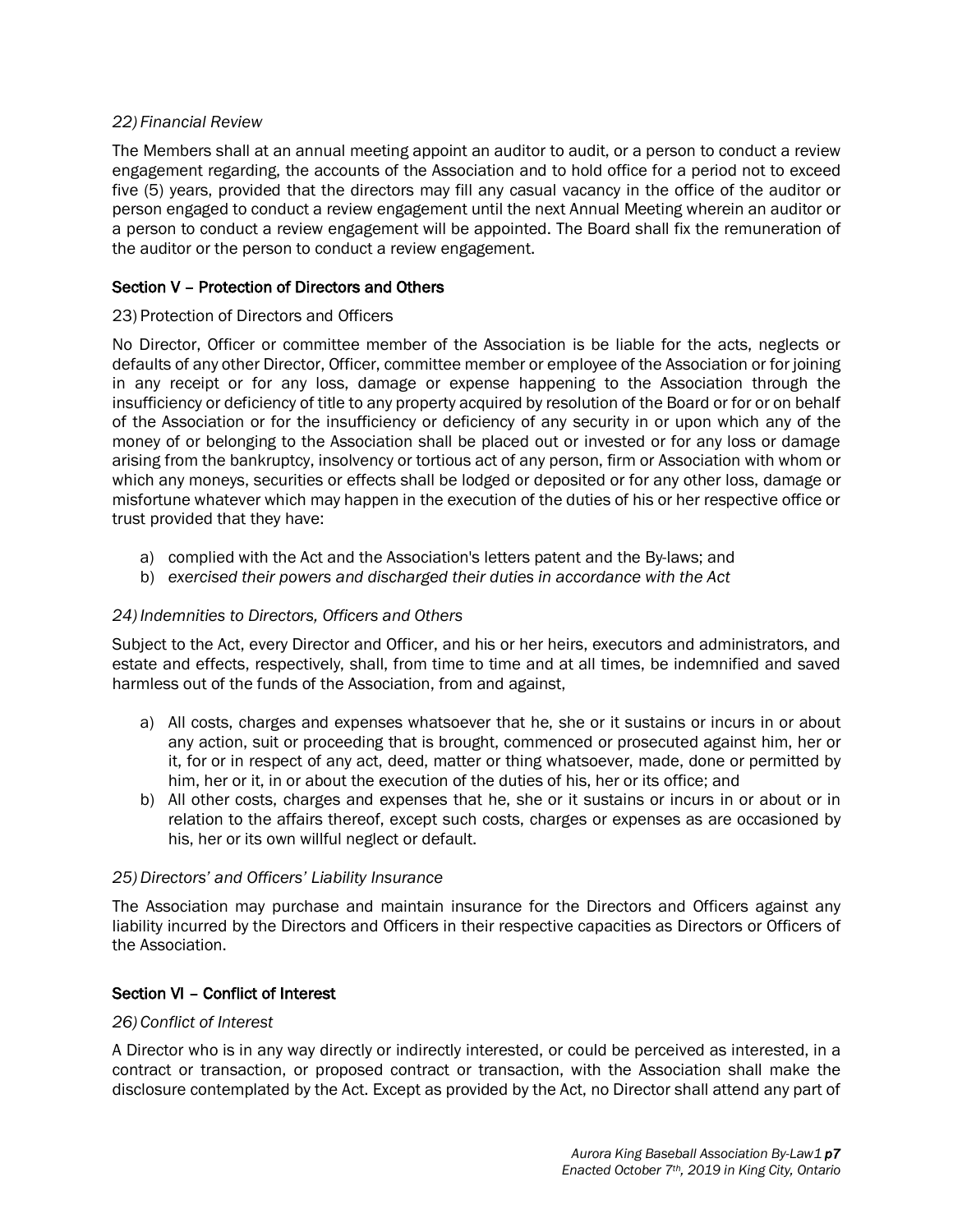a meeting of Directors or vote on any resolution in relation to a matter with respect to which that Director has declared an interest.

## Section VII – Members

### *27) Members*

Membership in the Corporation shall consist of the incorporators named in the articles and such other persons interested in furthering the Corporation's purposes and who have been accepted into membership in the Corporation by resolution of the Board. Any adult (over 18) who is the account contact for a registered participant or is a Board recognized volunteered in an authorized role in the previous 12 months and is in good standing will be considered a member of the Corporation.

### *28) In Good Standing*

A member will be in good standing provided they have:

- completed and submitted all required documentation,
- have no outstanding financial commitments owed
- has not been expelled or is not currently suspended or under investigation for a Code of Conduct or discipline situation.

If the member ceases to be in good standing, they will not be entitled to vote at meetings of the membership.

### *29) Transfer of Membership*

A membership in the Corporation is not transferable and automatically terminates if the Member resigns (receives a refund for the program they are registered in) or such membership is otherwise terminated in accordance with the Act.

### *30) Termination of Membership*

Unless otherwise terminated, membership expires on December 31<sup>st</sup> annually.

# Section VIII – Meetings of Members

### *31) Annual Meeting*

The annual meeting shall be held on a day and at a place within the Town of Aurora or Township of King fixed by the Board. Each Member shall be provided with a copy of or access to a copy of, not less than 21 days before the annual meeting, the approved financial statements, other financial information required by the Act the By-laws or Letters Patent or articles of incorporation.

The business transacted at the annual meeting shall be limited to:

- a) Approval of the agenda
- b) Approval of minutes from the previous annual or subsequent special meetings;
- c) Reports from the Director(s)
- d) Acceptance of recent financial statements
- e) Appointment of Auditor
- f) Amendments to the By-laws
- g) Election of Directors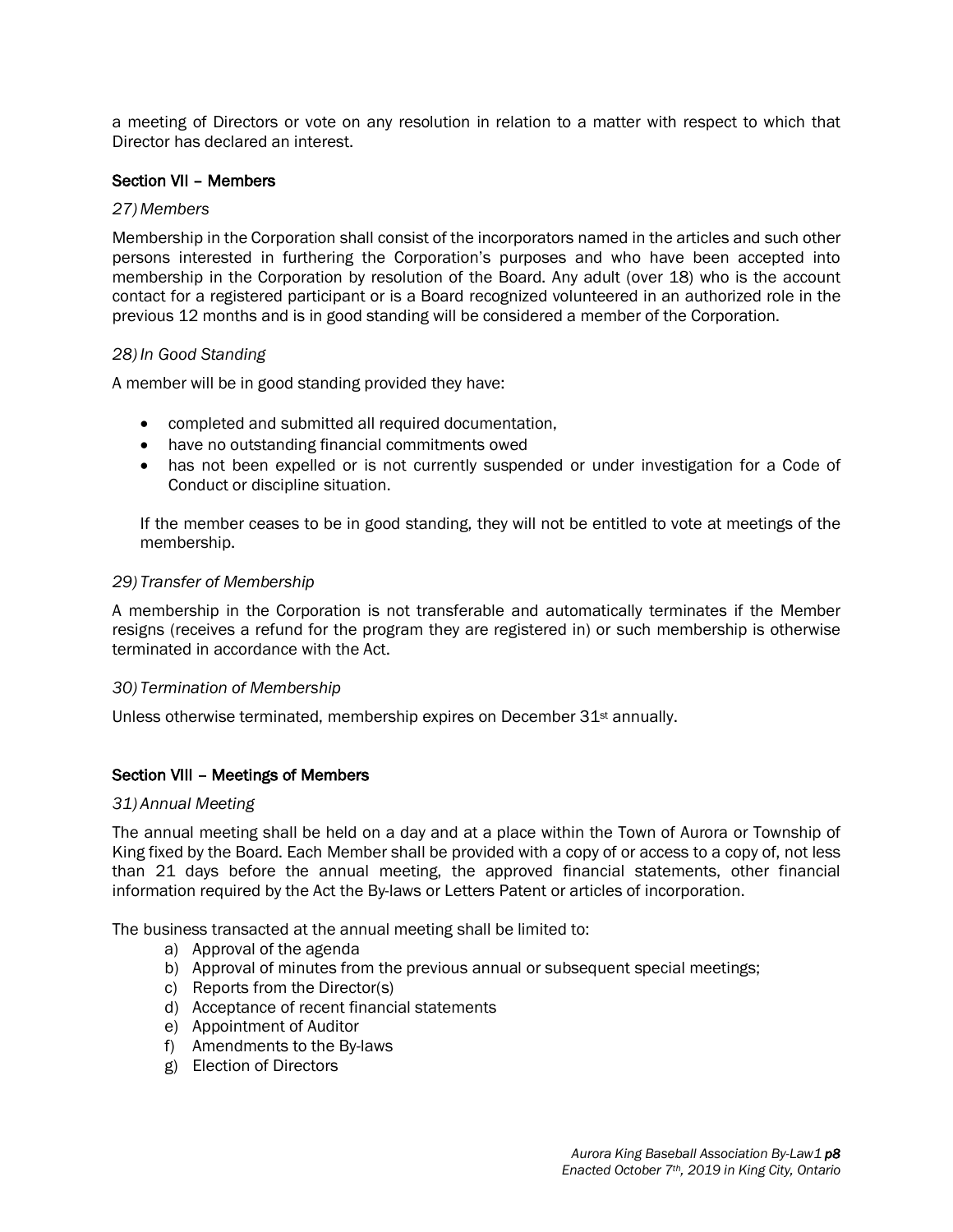## *32) Special Meetings*

The Directors may call a special meeting of the Members on a day and place within the Town of Aurora or Township of King fixed by the Board.

### *33)Notice*

Subject to the Act, fifty (50) days written notice of any Members' Meeting shall be given to each Member Club in the manner provided in Section IX. Notice of any Members' Meeting where special business will be transacted must contain sufficient information to permit the Members to form a reasoned judgment on the decision to be taken.

### *34) Quorum*

A quorum for the transaction of business at any meeting of members shall consist of not less than two-thirds of the Directors present in person. If a quorum is present at the opening of a Members' Meeting, the Members present may proceed with the business of the meeting, even if a quorum is not present throughout the meeting.

# *35) Chair of the Meeting*

The President shall be the chair of the Members' Meetings; in the President's absence, the Members present at any Members' Meeting shall choose another Director as chair and if no Director is present or if all of the Directors present decline to act as chair, the Members present shall choose one of their number to chair the meeting.

### *36) Voting of Members*

Business arising at any Meeting of Members shall be decided by a majority of votes unless otherwise required by the Act or the By-Laws provided that;

- a) Each Member or the Member being represented is in good standing and each Director shall be entitled to one (1) vote at any meeting.
- b) Votes shall be taken by a show of hands among all members present;
- c) An abstention shall not be considered a vote cast;
- d) Before or after a show of hands has been taken on any questions, the chair of the meeting may require, or any Member may demand, a secret ballot or a recorded vote. A secret ballot so required or demanded shall be taken in such manner as the chair of the meeting shall direct;
- e) If there is a tie vote, the chair of the meeting shall require a secret ballot, and shall not have a second or casting vote; if there is a tie vote, the motion is lost; and
- f) Whenever a vote by show of hands is taken on a question, unless a secret ballot is required or demanded, a declaration by the chair of the meeting that a resolution has been carried or lost and an entry to that effect in the minutes shall be conclusive evidence of the fact without proof of the number or proportion of votes recorded in favour of or against the motion.

# *37) Proxies*

Every Member entitled to vote at a Meeting of Members may, through a proxy appoint another member in good standing, as their representative and act at the meeting in that manner to the extend and with the power conferred by the proxy. The Directors may by resolution fix a time not exceeding forty-eight (48) hours, excluding Saturdays, Sundays and holidays, preceding any meeting or adjourned Meeting of Members before which time proxies to be used at that meeting must be deposited with the